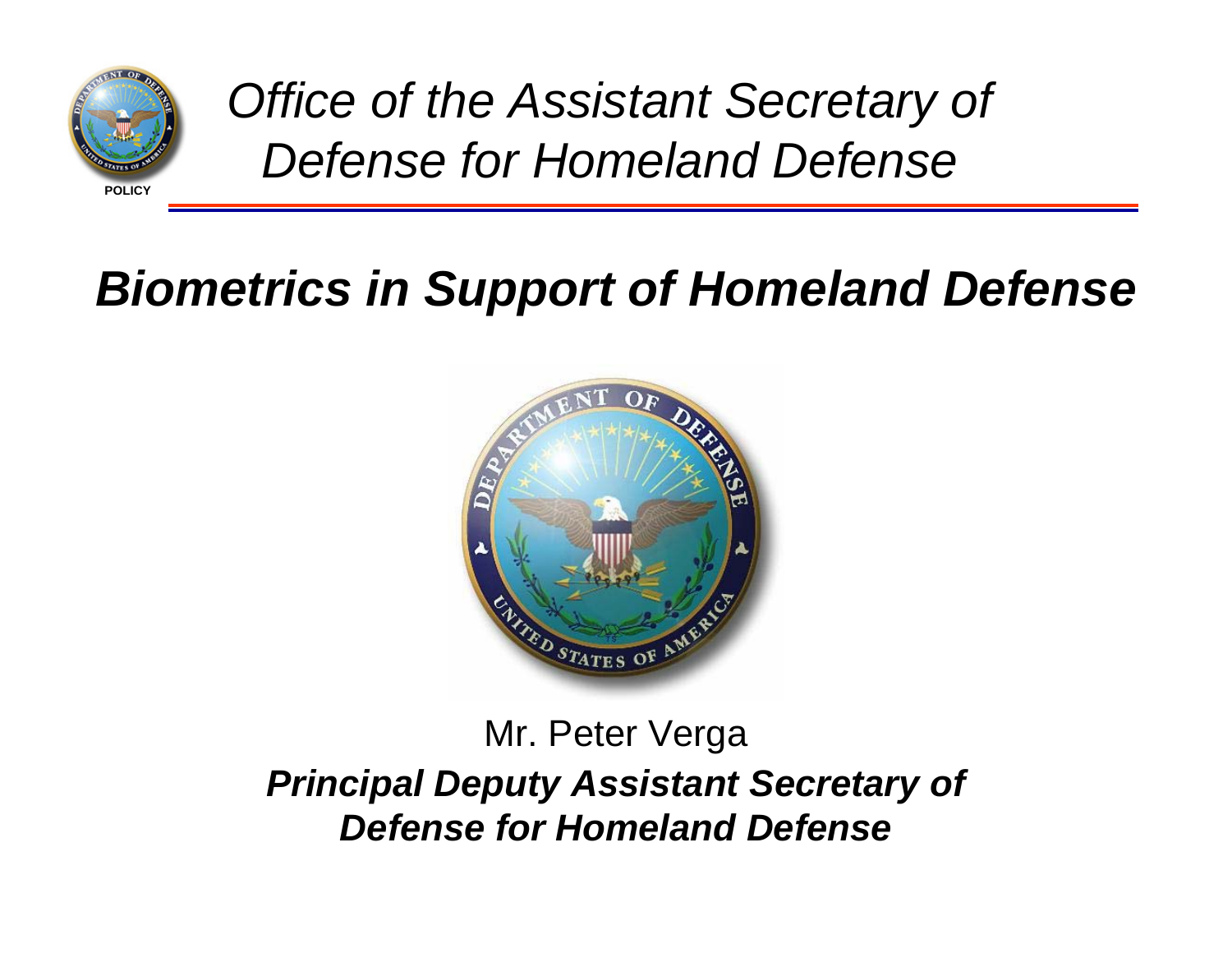| <b>Report Documentation Page</b>                                                                                                                                                                                                                                                                                                                                                                                                                                                                                                                                                                                                                                                                                                                                                                                                                                   |                             |                              |                                                   |                         | Form Approved<br>OMB No. 0704-0188                 |  |  |
|--------------------------------------------------------------------------------------------------------------------------------------------------------------------------------------------------------------------------------------------------------------------------------------------------------------------------------------------------------------------------------------------------------------------------------------------------------------------------------------------------------------------------------------------------------------------------------------------------------------------------------------------------------------------------------------------------------------------------------------------------------------------------------------------------------------------------------------------------------------------|-----------------------------|------------------------------|---------------------------------------------------|-------------------------|----------------------------------------------------|--|--|
| Public reporting burden for the collection of information is estimated to average 1 hour per response, including the time for reviewing instructions, searching existing data sources, gathering and<br>maintaining the data needed, and completing and reviewing the collection of information. Send comments regarding this burden estimate or any other aspect of this collection of information,<br>including suggestions for reducing this burden, to Washington Headquarters Services, Directorate for Information Operations and Reports, 1215 Jefferson Davis Highway, Suite 1204, Arlington<br>VA 22202-4302. Respondents should be aware that notwithstanding any other provision of law, no person shall be subject to a penalty for failing to comply with a collection of information if it<br>does not display a currently valid OMB control number. |                             |                              |                                                   |                         |                                                    |  |  |
| <b>1. REPORT DATE</b><br>2005                                                                                                                                                                                                                                                                                                                                                                                                                                                                                                                                                                                                                                                                                                                                                                                                                                      |                             | 2. REPORT TYPE               |                                                   | <b>3. DATES COVERED</b> | 00-00-2005 to 00-00-2005                           |  |  |
| <b>4. TITLE AND SUBTITLE</b>                                                                                                                                                                                                                                                                                                                                                                                                                                                                                                                                                                                                                                                                                                                                                                                                                                       |                             |                              |                                                   |                         | <b>5a. CONTRACT NUMBER</b>                         |  |  |
| <b>Biometrics in Support of Homeland Defense</b>                                                                                                                                                                                                                                                                                                                                                                                                                                                                                                                                                                                                                                                                                                                                                                                                                   |                             |                              |                                                   |                         | <b>5b. GRANT NUMBER</b>                            |  |  |
|                                                                                                                                                                                                                                                                                                                                                                                                                                                                                                                                                                                                                                                                                                                                                                                                                                                                    |                             |                              |                                                   |                         | 5c. PROGRAM ELEMENT NUMBER                         |  |  |
| 6. AUTHOR(S)                                                                                                                                                                                                                                                                                                                                                                                                                                                                                                                                                                                                                                                                                                                                                                                                                                                       |                             |                              |                                                   |                         | 5d. PROJECT NUMBER                                 |  |  |
|                                                                                                                                                                                                                                                                                                                                                                                                                                                                                                                                                                                                                                                                                                                                                                                                                                                                    |                             |                              |                                                   |                         | 5e. TASK NUMBER                                    |  |  |
|                                                                                                                                                                                                                                                                                                                                                                                                                                                                                                                                                                                                                                                                                                                                                                                                                                                                    |                             |                              |                                                   |                         | <b>5f. WORK UNIT NUMBER</b>                        |  |  |
| 7. PERFORMING ORGANIZATION NAME(S) AND ADDRESS(ES)<br>Department of Defense, Office of Assistant Secretary of Defense for<br><b>Homeland Security, Washington, DC</b>                                                                                                                                                                                                                                                                                                                                                                                                                                                                                                                                                                                                                                                                                              |                             |                              |                                                   |                         | 8. PERFORMING ORGANIZATION<br><b>REPORT NUMBER</b> |  |  |
| 9. SPONSORING/MONITORING AGENCY NAME(S) AND ADDRESS(ES)                                                                                                                                                                                                                                                                                                                                                                                                                                                                                                                                                                                                                                                                                                                                                                                                            |                             |                              |                                                   |                         | 10. SPONSOR/MONITOR'S ACRONYM(S)                   |  |  |
|                                                                                                                                                                                                                                                                                                                                                                                                                                                                                                                                                                                                                                                                                                                                                                                                                                                                    |                             |                              |                                                   |                         | <b>11. SPONSOR/MONITOR'S REPORT</b><br>NUMBER(S)   |  |  |
| 12. DISTRIBUTION/AVAILABILITY STATEMENT<br>Approved for public release; distribution unlimited                                                                                                                                                                                                                                                                                                                                                                                                                                                                                                                                                                                                                                                                                                                                                                     |                             |                              |                                                   |                         |                                                    |  |  |
| <b>13. SUPPLEMENTARY NOTES</b>                                                                                                                                                                                                                                                                                                                                                                                                                                                                                                                                                                                                                                                                                                                                                                                                                                     |                             |                              |                                                   |                         |                                                    |  |  |
| 14. ABSTRACT                                                                                                                                                                                                                                                                                                                                                                                                                                                                                                                                                                                                                                                                                                                                                                                                                                                       |                             |                              |                                                   |                         |                                                    |  |  |
| <b>15. SUBJECT TERMS</b>                                                                                                                                                                                                                                                                                                                                                                                                                                                                                                                                                                                                                                                                                                                                                                                                                                           |                             |                              |                                                   |                         |                                                    |  |  |
| 16. SECURITY CLASSIFICATION OF:                                                                                                                                                                                                                                                                                                                                                                                                                                                                                                                                                                                                                                                                                                                                                                                                                                    |                             | 17. LIMITATION OF            | 18. NUMBER                                        | 19a. NAME OF            |                                                    |  |  |
| a. REPORT<br>unclassified                                                                                                                                                                                                                                                                                                                                                                                                                                                                                                                                                                                                                                                                                                                                                                                                                                          | b. ABSTRACT<br>unclassified | c. THIS PAGE<br>unclassified | <b>ABSTRACT</b><br>Same as<br><b>Report (SAR)</b> | OF PAGES<br>20          | <b>RESPONSIBLE PERSON</b>                          |  |  |

**Standard Form 298 (Rev. 8-98)**<br>Prescribed by ANSI Std Z39-18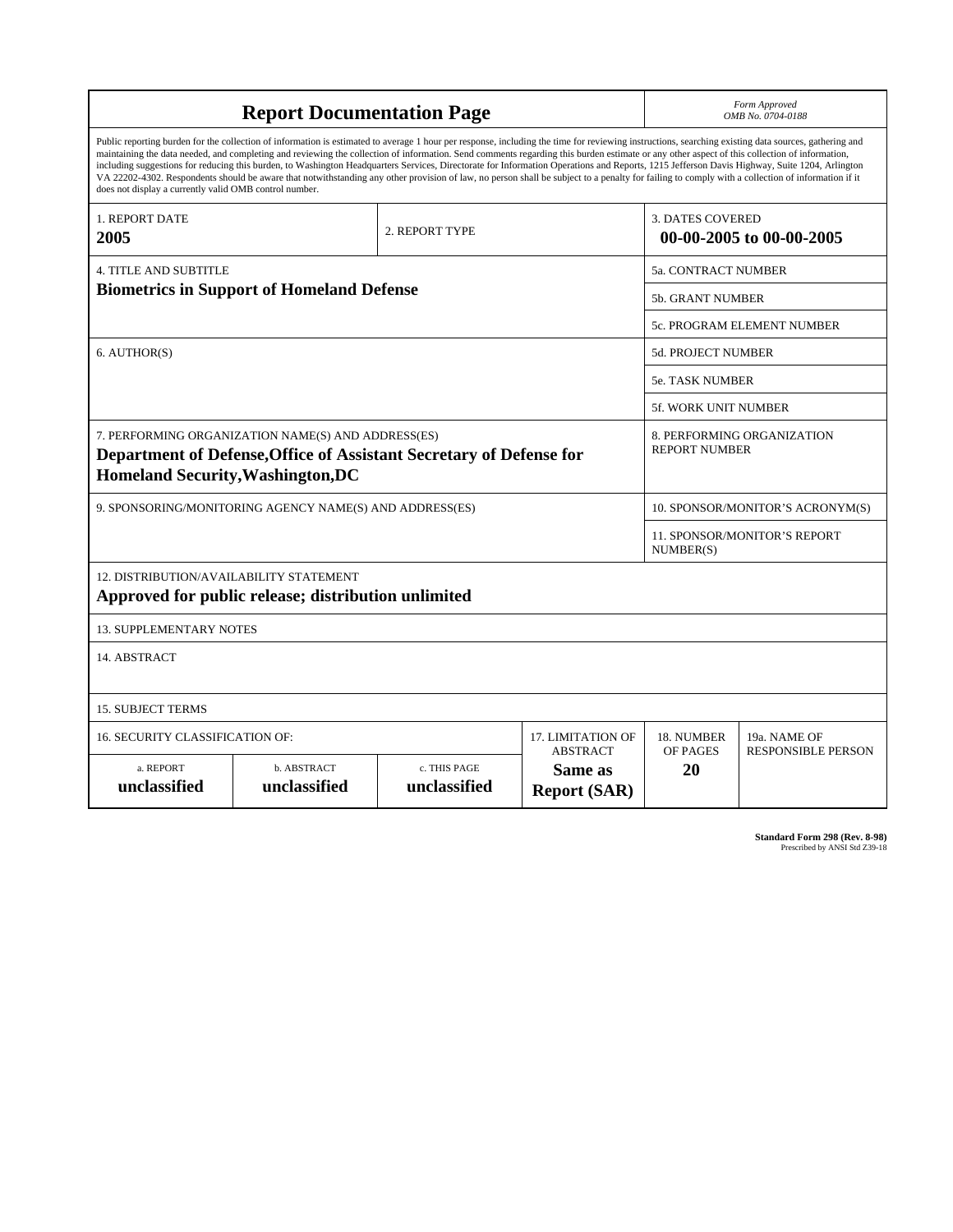

## *Roles and Definitions*



*Homeland defense* is the protection of US sovereignty, territory, domestic population, & critical defense infrastructure against external threats and aggression or other threats as directed by the President.

- •DoD roles within the United States:
	- – Homeland Defense (HD)
		- DoD exercises its core warfighting mission to defend U.S. territory and interests
		- Missions include: Maritime Interception Operations, Air Patrols over U.S. airspace, Land-based defense of critical infrastructure and assets, and Use of military forces, when directed by the President or Secretary of Defense, to protect the U.S. and territories from attack
		- Threats can be from states or non-state actors
	- – Defense Support of Civil Authorities (DSCA)
		- Typical DoD DSCA missions include support to law enforcement, support to the U.S. Coast Guard, wildland firefighting, etc.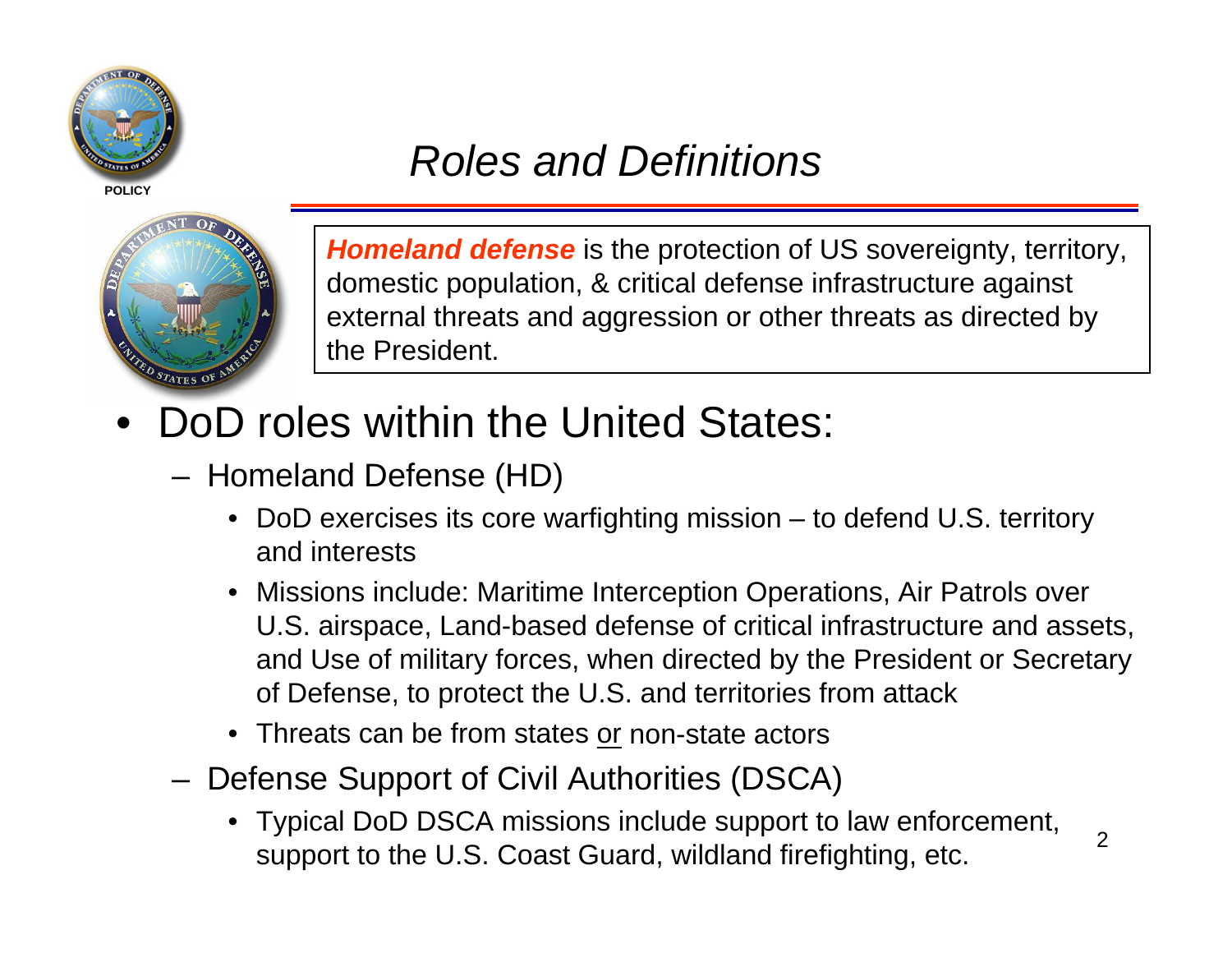

## *Roles and Definitions*



*Homeland security* is a concerted *National* effort to prevent terrorist attacks within the United States, reduce the vulnerability of the US to terrorism, and minimize the damage & assist in the recovery from terrorist attacks.

*National Strategy for Homeland Security*

- • The Department of Homeland Security (DHS) is responsible for the homeland security of the United States.
- • DHS also has responsibilities beyond the prevention of terrorism, including leading the US Government response to mitigation and recovery of natural disasters, WMD attacks, and other emergencies.
- 3 $\bullet$  Other federal agencies, such as the FBI, also have critical roles in combating terrorism (e.g., FBI is responsible for terrorist crisis management in the U.S.)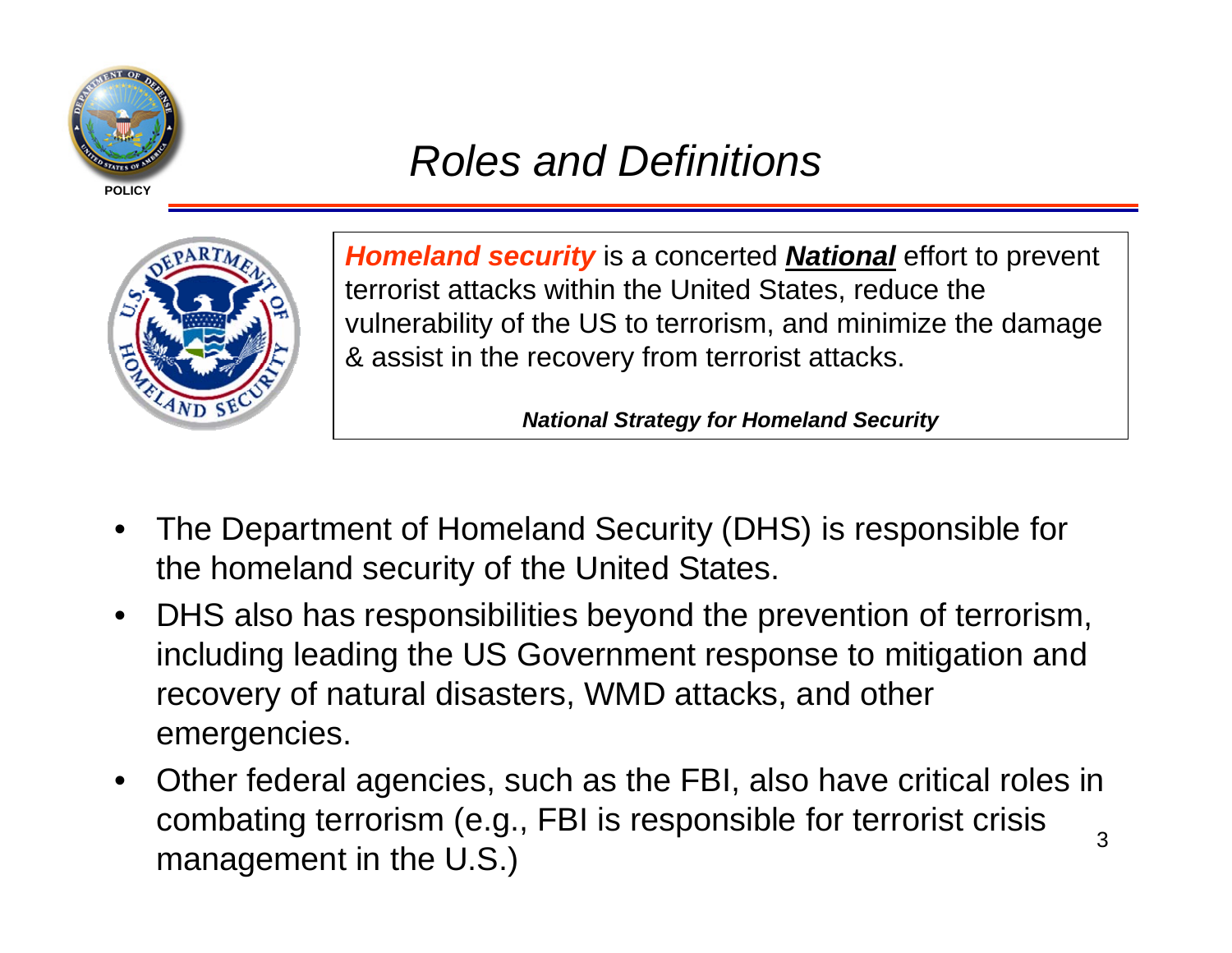

*Homeland Defense and Civil Support Strategic Goal*

• **A modern goal, with important historical roots:** 

# **Secure the United States from attack**

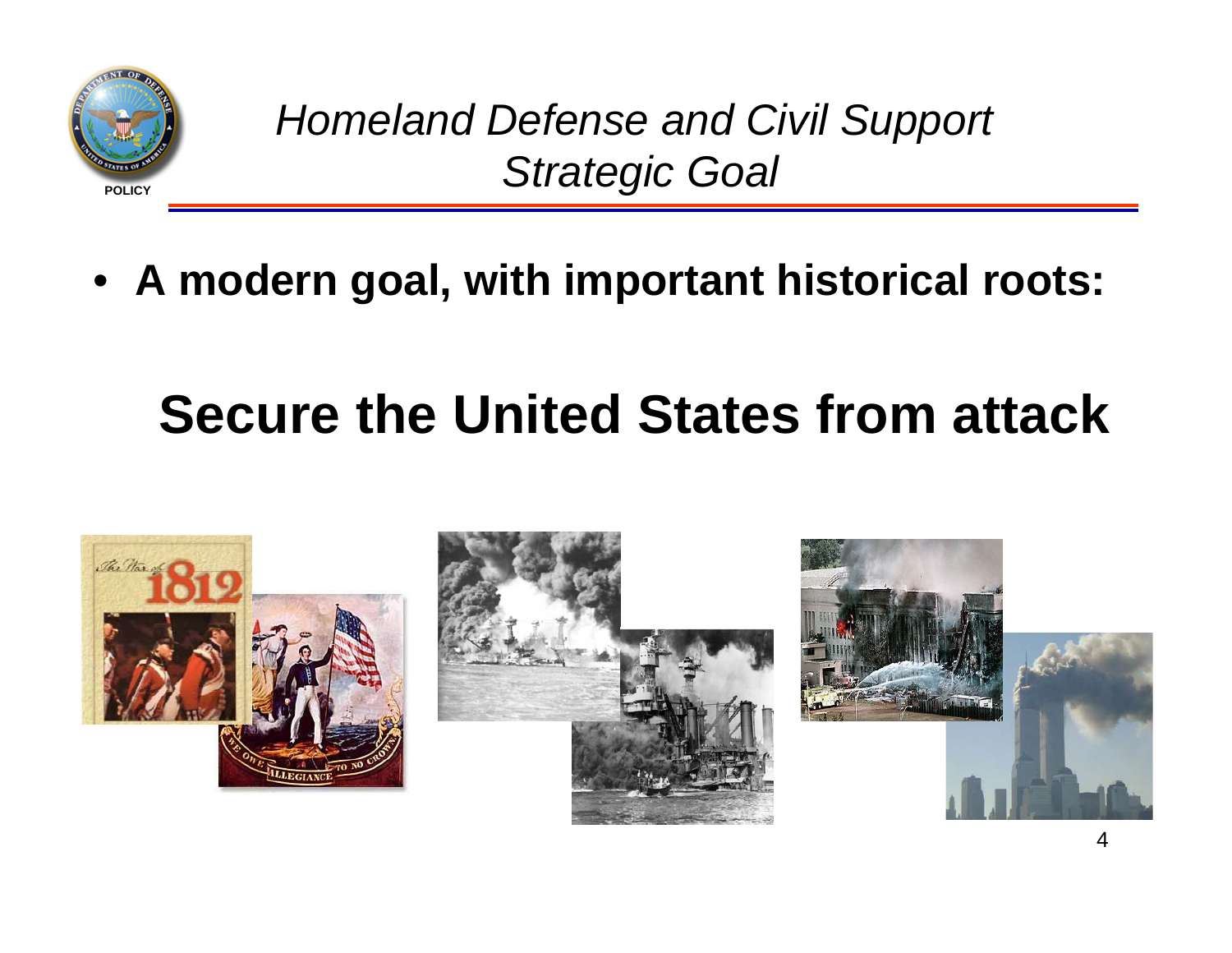

- • **Homeland defense is an integral part of an active, layered defense**
	- The openness of US society creates many points of vulnerability
	- We cannot depend on passive or reactive defenses
		- •Instead, we must seize the initiative from adversaries
- **Active, layered defense entails global operations, encompassing activities in:**
	- Forward Regions
	- Approaches
	- U.S. Homeland and territories
	- Global Commons

#### $\bullet$ **It relies on US asymmetric advantages**

- Superior intelligence and information sharing
- Agile forces able to operate across land, sea, air, and cyber domains
- Close cooperation with US allies and other friendly nations and unity of effort among domestic agencies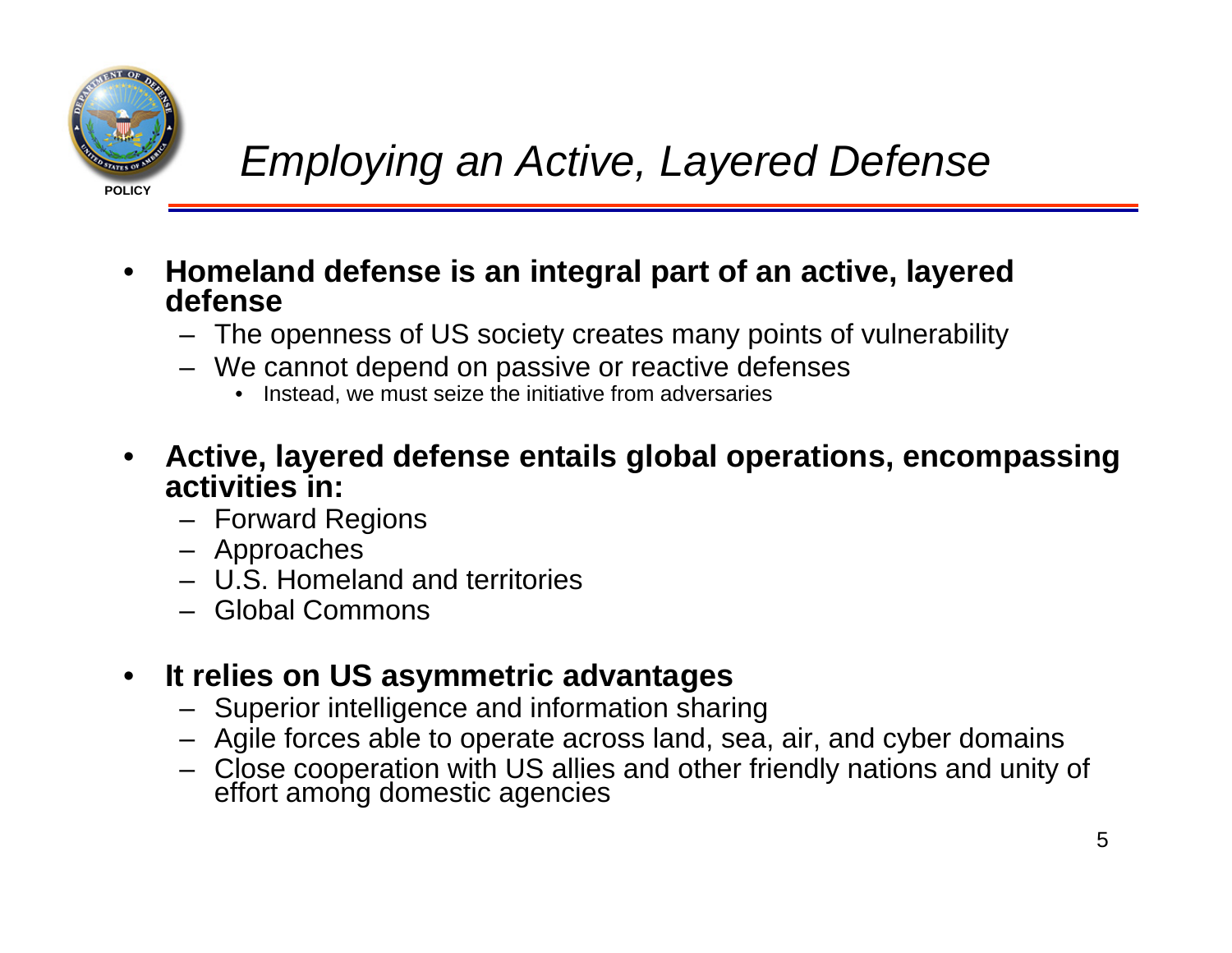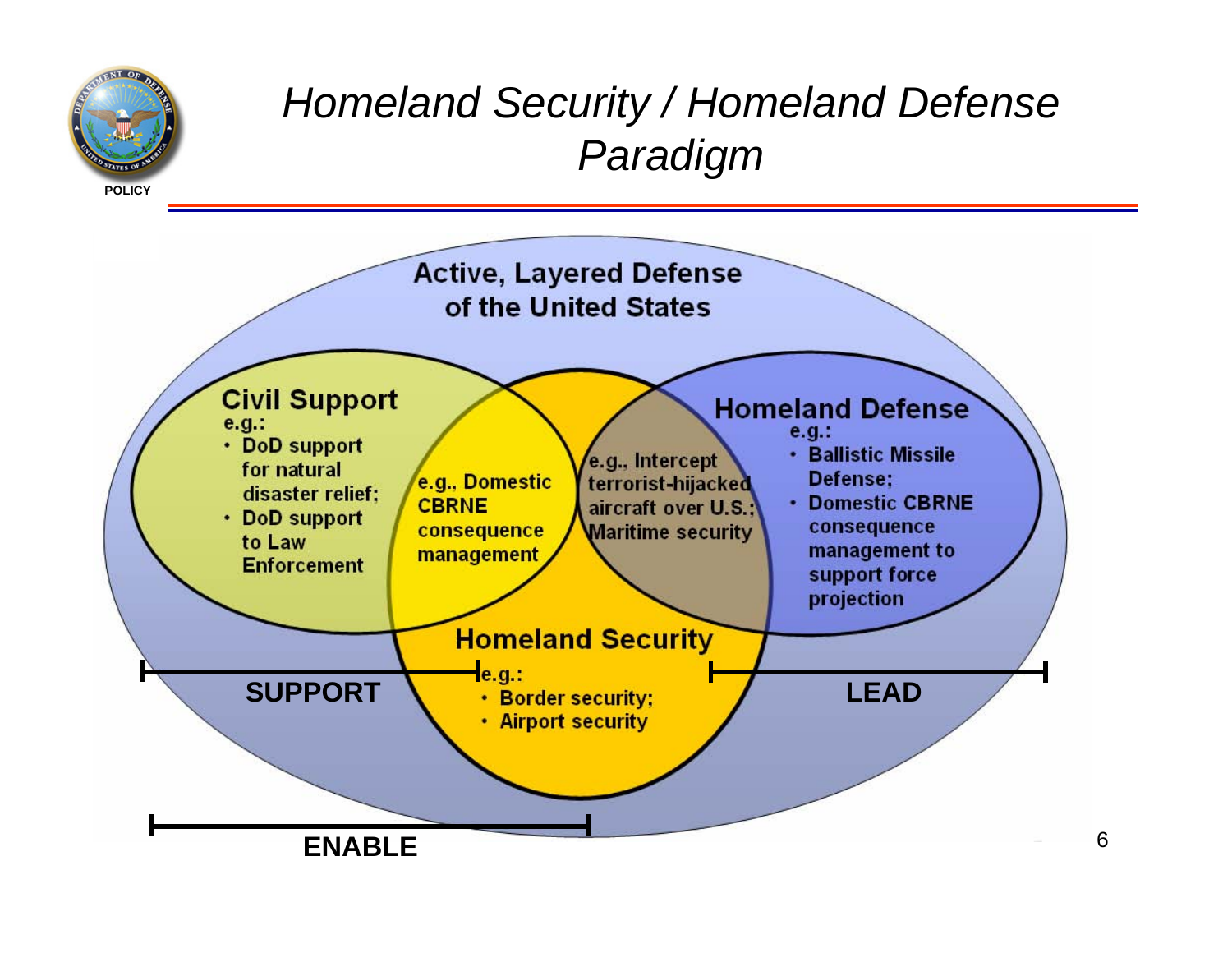

## *Strategic Construct*

## *Lead*

**Military missions that dissuade, deter, and defeat attacks upon the United States, our population, and our defense critical infrastructure**

## *Support Support*

**Defense support to civil authorities**

## *Enable*

**DoD efforts to improve the homeland defense and homeland security contributions of our domestic and international partners**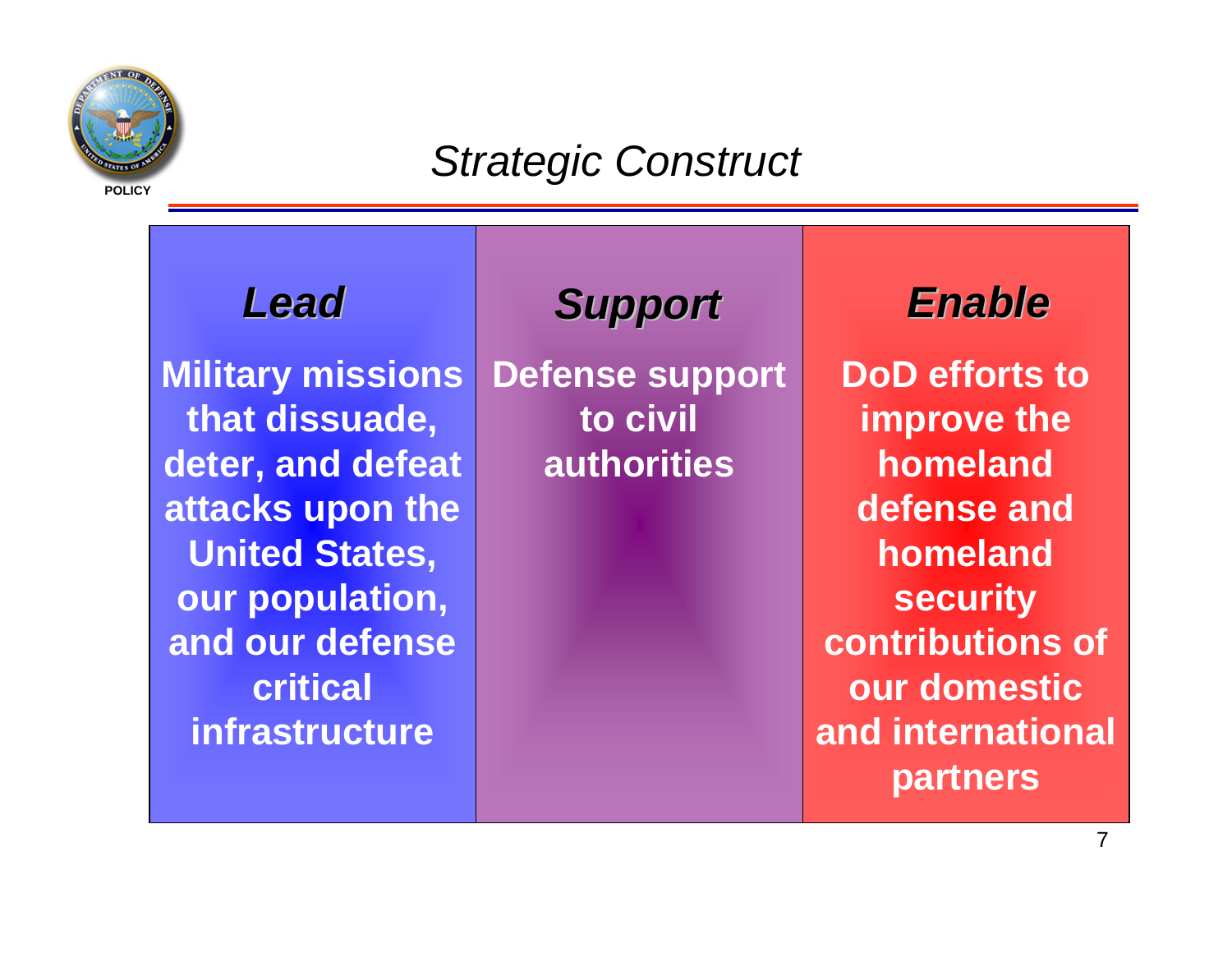

*Strategic Objectives*



**assurance**

**and high-yield explosive mass casualty attacks**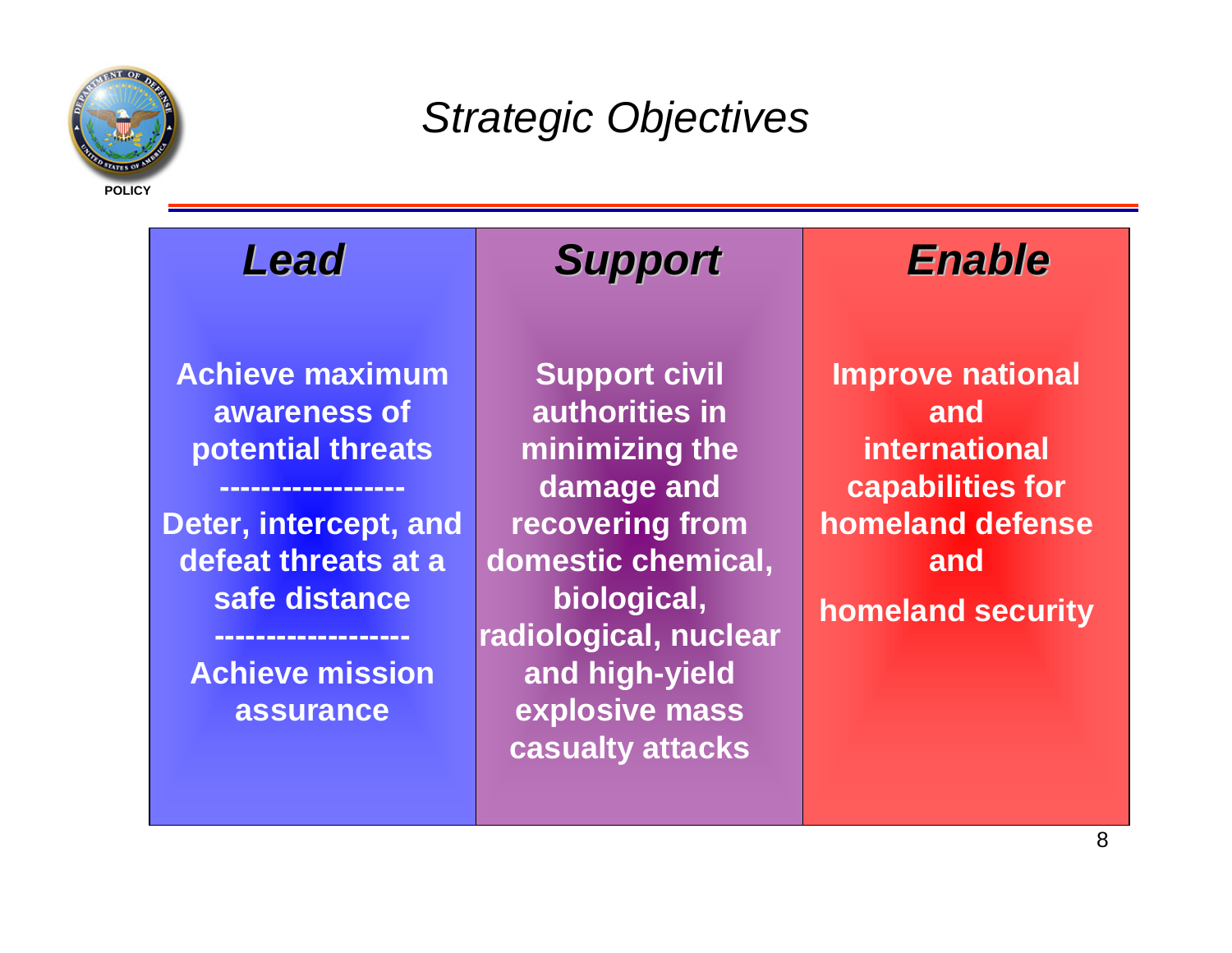

## *Strategy Objectives and Capabilities (Ways and Means)*

| <b>CONSTRUCT</b> | <b>OBJECTIVES (Ways)</b>                                                                                                    | <b>CORE CAPABILITIES (Means)</b>                                                                                                                                                                                                                                                                                                     |
|------------------|-----------------------------------------------------------------------------------------------------------------------------|--------------------------------------------------------------------------------------------------------------------------------------------------------------------------------------------------------------------------------------------------------------------------------------------------------------------------------------|
| <b>LEAD</b>      | <b>Achieve Maximum</b><br><b>Awareness of Threats</b>                                                                       | •Maintain agile and capable defense intelligence architecture<br>.Analyze and understand potential threats<br>.Detect, identify, and track emerging threats in all operational<br>domains<br>• Ensure shared situational awareness within DoD and with<br>domestic and foreign partners                                              |
|                  | <b>Deter, Intercept and Defeat</b><br><b>Threats at a Safe Distance</b>                                                     | .Deter adversaries from attacking the US homeland<br>.Intercept and defeat national security threats in the maritime<br>and air approaches and within US territory                                                                                                                                                                   |
|                  | <b>Provide Mission Assurance</b>                                                                                            | .Prepare DoD installations, especially against the threat of<br><b>CBRNE</b> attacks<br>. Ensure DoD crisis management and continuity preparedness<br>•Prepare and protect defense critical infrastructure<br>•Ensure preparedness of the Defense Industrial Base<br>.Prepare to protect designated national critical infrastructure |
| <b>SUPPORT</b>   | <b>Support Consequence</b><br><b>Management for CBRNE</b><br><b>Mass Casualty Attacks</b>                                   | •Manage consequences of CBRNE mass casualty attacks                                                                                                                                                                                                                                                                                  |
| <b>ENABLE</b>    | <b>Improve National and</b><br><b>International Capabilities for</b><br><b>Homeland Defense and Civil</b><br><b>Support</b> | • Effective interagency planning and interoperability<br>•Capable federal, state, and local partners and effective<br>domestic relationships<br>.Capable international partners and effective defense-to-<br>defense relationships                                                                                                   |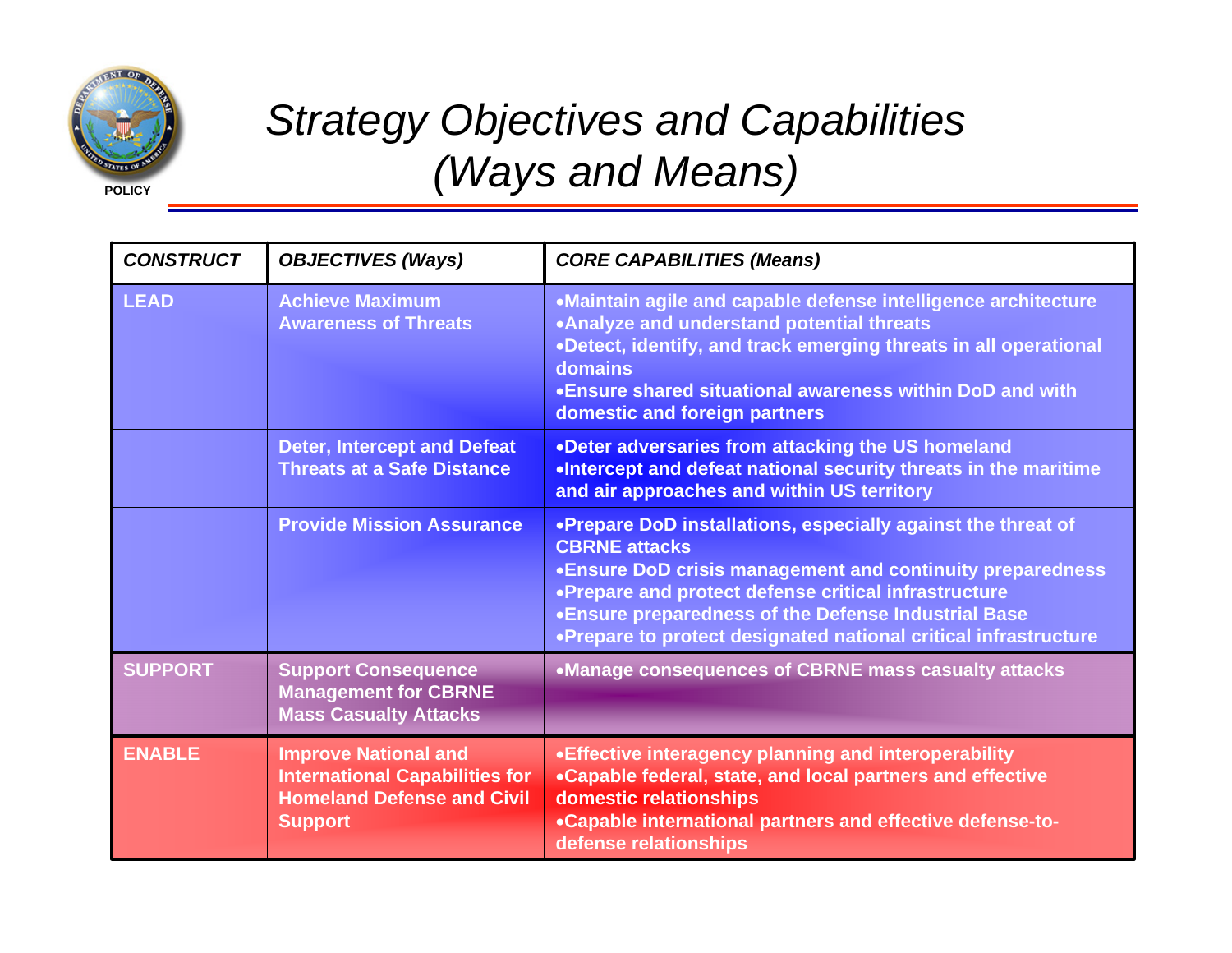

## *Biometric Functions*

- •Deny/permit physical access
- •Deny/permit logical access
- •Account for access, denial, & activity
- •Detect individual or activity
- •Identify individual or activity
- •Enroll individual or activity
- • Enable:
	- Search & retrieval
	- –Linkage to enrolled individual or activity
	- – Linkage to other data (e.g., biographical, geospatial, date/time, intelligence, & criminal)
	- –**Tracking**
	- Prediction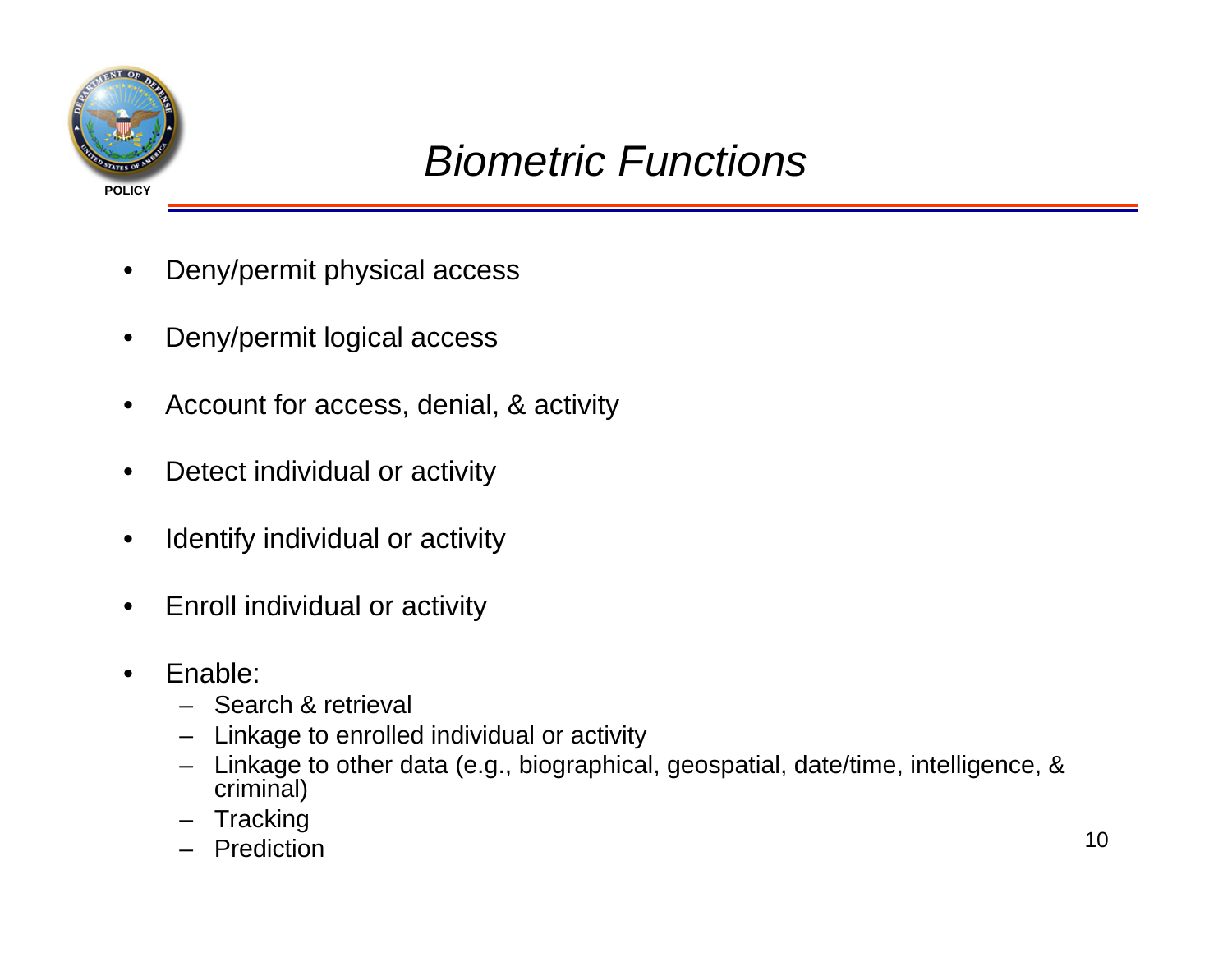

## *Biometric Support to Homeland Defense*

| <b>CONSTRUCT</b> | <b>OBJECTIVES</b>                                                                                                           | <b>APPLICABLE SUPPORTING BIOMETRIC FUNCTIONS</b>                                                                                                                                                                                                                                                                                  |
|------------------|-----------------------------------------------------------------------------------------------------------------------------|-----------------------------------------------------------------------------------------------------------------------------------------------------------------------------------------------------------------------------------------------------------------------------------------------------------------------------------|
| <b>LEAD</b>      | <b>Achieve Maximum</b><br><b>Awareness of Threats</b>                                                                       | •Detect individual or activity<br>.Identify individual or activity<br>.Enroll individual or activity<br>•Enable: search & retrieval; linkage to enrolled individual or<br>activity; linkage to other data; tracking; and prediction                                                                                               |
|                  | <b>Deter, Intercept and Defeat</b><br><b>Threats at a Safe Distance</b>                                                     | .Deny/permit physical or logical access<br>•Detect individual or activity<br>.Identify individual or activity<br><b>.Enroll individual or activity</b><br>.Enable: search & retrieval; linkage to enrolled individual or<br>activity; linkage to other data; tracking; and prediction                                             |
|                  | <b>Provide Mission Assurance</b>                                                                                            | .Deny/permit physical or logical access<br>•Account for access, denial, & activity<br>.Enable: search & retrieval; linkage to enrolled individual or<br>activity; linkage to other data; and prediction                                                                                                                           |
| <b>SUPPORT</b>   | <b>Support Consequence</b><br><b>Management for CBRNE</b><br><b>Mass Casualty Attacks</b>                                   | •Deny/permit physical or logical access<br>• Account for access, denial, & activity<br>.Enable: search & retrieval; linkage to enrolled individual or<br>activity; linkage to other data; and prediction                                                                                                                          |
| <b>ENABLE</b>    | <b>Improve National and</b><br><b>International Capabilities for</b><br><b>Homeland Defense and Civil</b><br><b>Support</b> | •Deny/permit physical or logical access<br>• Account for access, denial, & activity<br>•Detect individual or activity<br>.Identify individual or activity<br><b>.Enroll individual or activity</b><br>.Enable: search & retrieval; linkage to enrolled individual or<br>activity; linkage to other data; tracking; and prediction |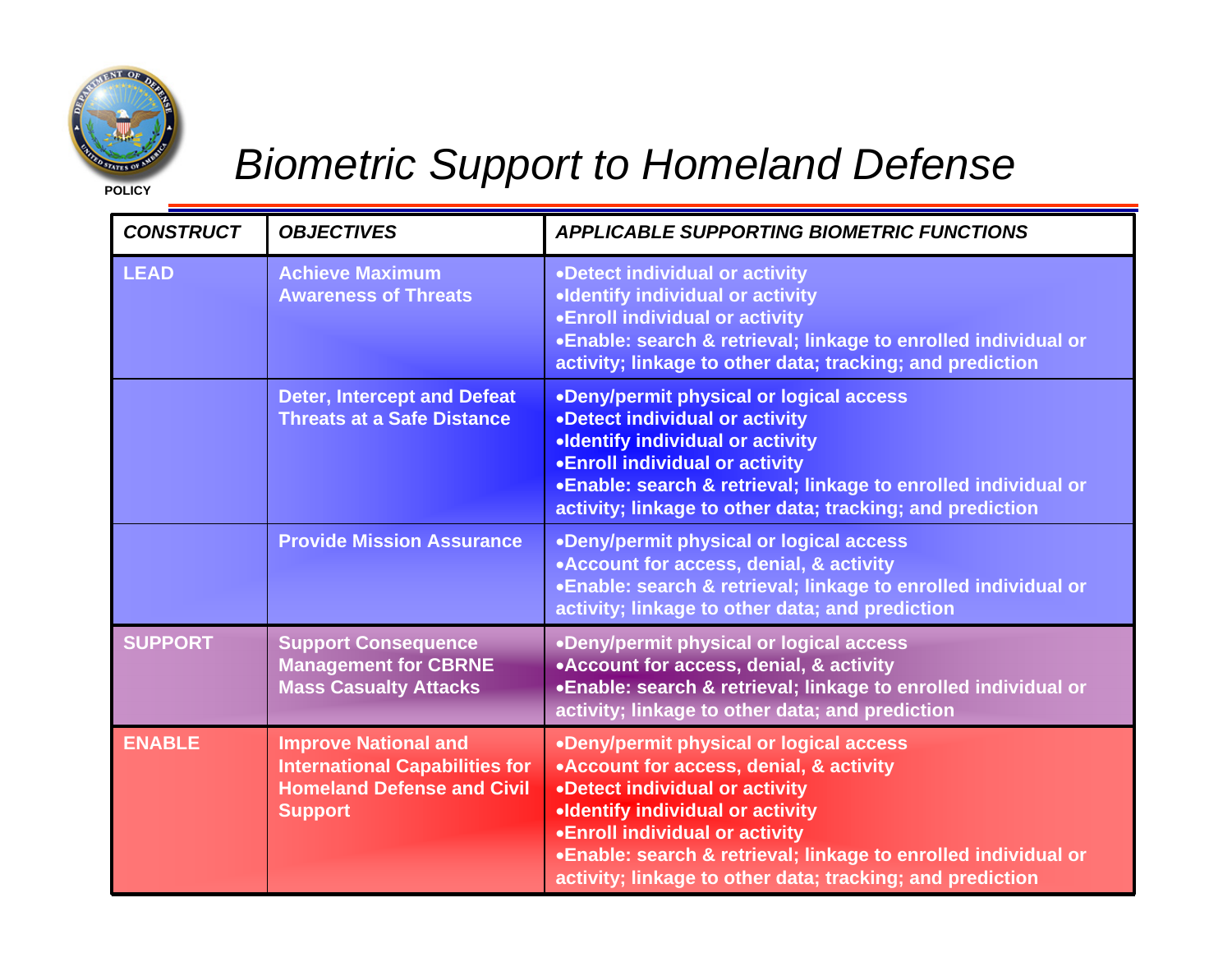

## *Key Concerns*

#### •**Improved capabilities**

- Remote detection/identification/enrollment
- Activity/behavior detection/identification/enrollment
- Reliability

#### $\bullet$ **Information sharing**

- Compliance with HSPD-6, HSPD-11, and E.O. 13356
- Availability of biometric data

## • **Biometric standards**

- Systems interoperability
- Data interoperability

### • **Architecture**

- Fast, reliable, global access to biometric data
- Fast, reliable, global access and linkage to other data
- Ensured data integrity and quality
- Secure

#### $\bullet$ **Privacy**

- Protection of U.S. citizens' privacy in accordance with the law
- Privacy implications of aggregated data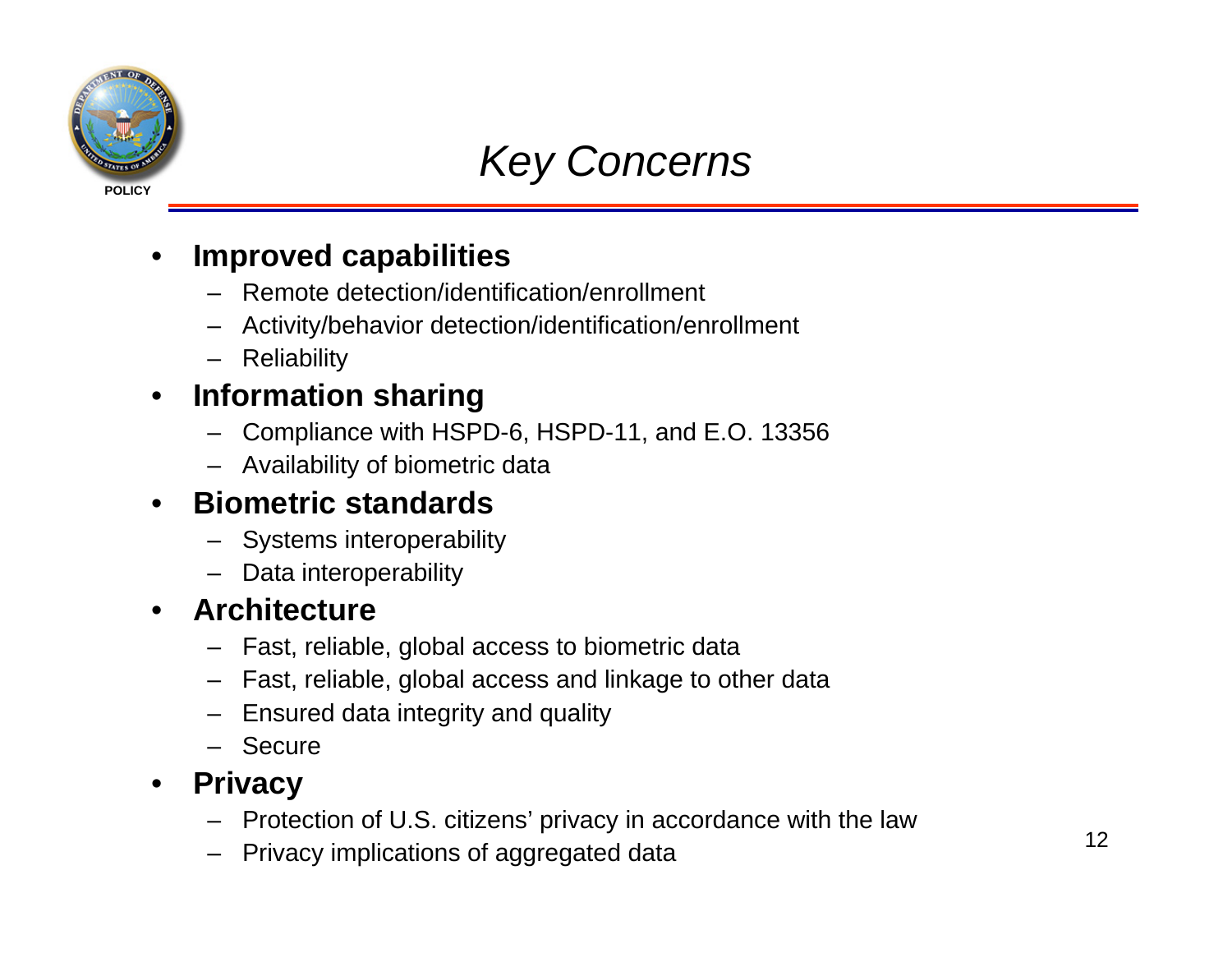

- • **Advisory Policy Board**
	- Currently being established
	- Will facilitate and coordination policy development and recommendations
- $\bullet$  **Automated Biometric Identification System (ABIS)**
	- Built with FBI technologies in FY04
	- Program of record and authoritative database for biometric information on persons of interest
- • **Biometric Automated Tool (BAT) Set**
	- Rapid fielding of an Advanced Concept Technology Demonstration in FY04
	- Enables warfighters to collect biometric and personal information on persons of interest
- • **Military Entrance Processing Command (MEPCOM)**
	- – Biometric capability (fingerprint) to validate recruit identity during all phases on military induction

#### •**First Responder Passports**

Assist Department of Homeland Security in providing secure credentials to first <sub>13</sub> responders to enable access control in a disaster area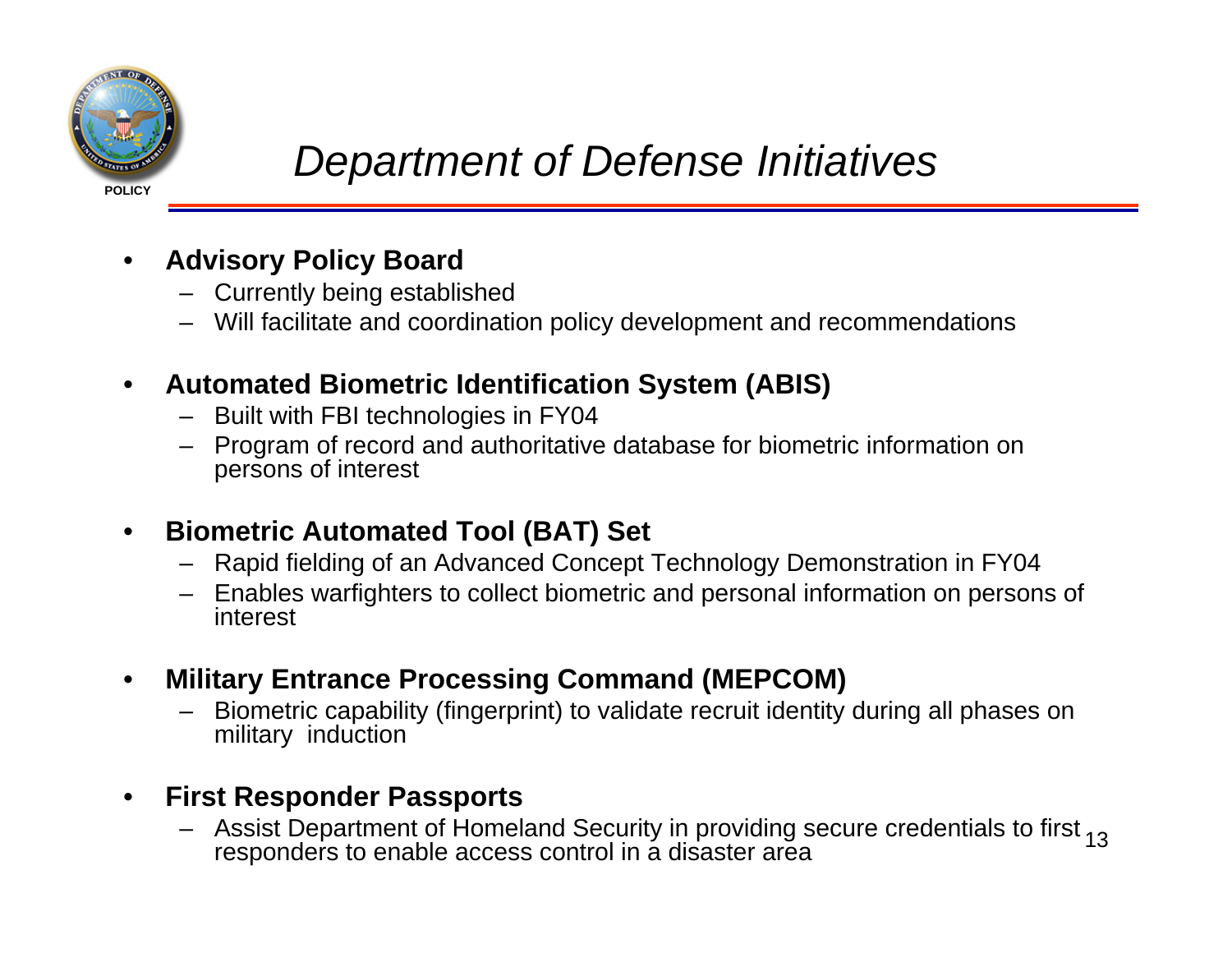

- •Our first priority is the security of our nation and its people
- • The front line in the Global War on Terrorism is abroad stopping terrorists before they can reach our nation
- Terrorists view our nation as a lucrative part of the battlefield in the Global War on Terrorism
- $\bullet$  Defense of our nation is part of an active, layered defense that spans the globe
- • The Strategy for Homeland Defense and Civil Support provides a strategic context for the application of biometric capabilities
- $\bullet$  Biometric capabilities can play a significant role in the active, layered defense of our nation
- •We need your help in developing and applying these capabilities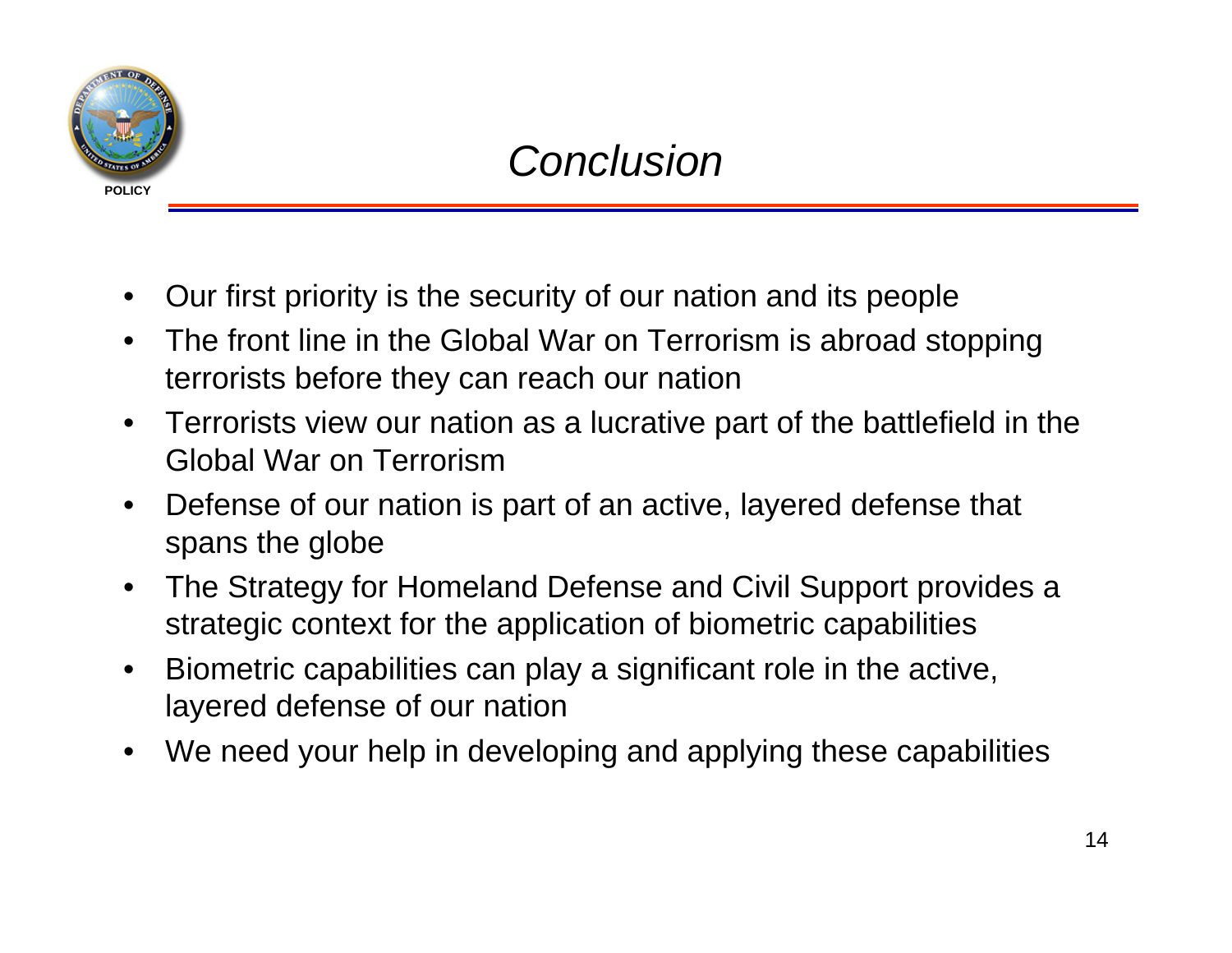# *Questions?*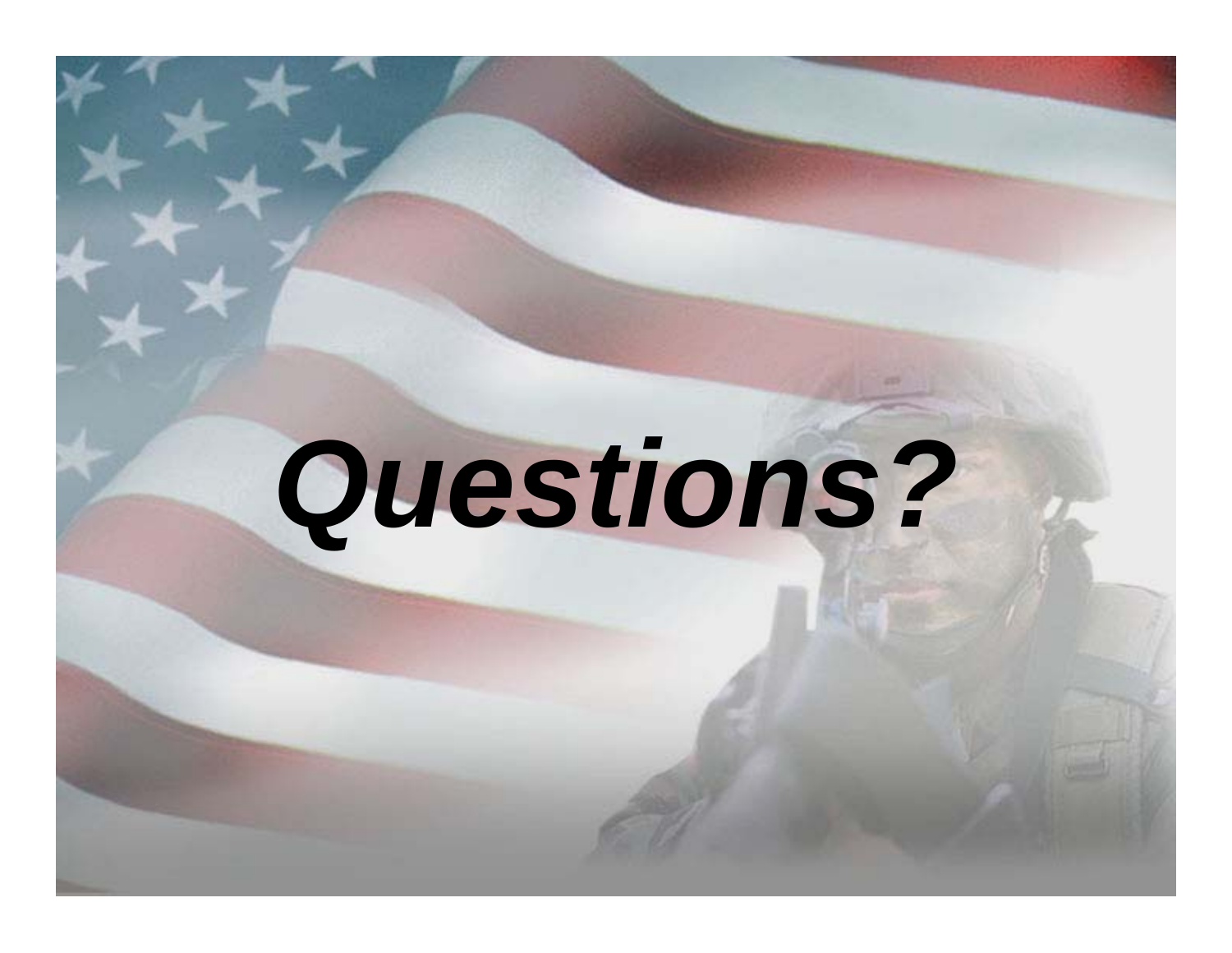

# *Hurricane Katrina Operational Highlights*

## **For 14 Sept. 2005:**

- • **68,451 (- 3,810)** Active Duty and National Guard personnel are on the ground or aboard ships supporting relief operations.
	- **18,276 (- 4,163)** Active Duty.
	- 1,895 Reserves (573 Marine Corps, 53 Army, 450 Air Force, 819 Navy)
	- **45,871 (+ 468)** National Guard. (**2,409 (- 115)** outside area ready to assist)
- •19 US Navy ships are in the area.
- Total aviation support in area:
	- **271 (-75)** helicopters (Active Duty and National Guard).
	- **75 (+7)** airplanes (Active Duty and National Guard).
- $\bullet$  DoD has provided extensive search and rescue, evacuation, and medical support:
	- **2,911 (+128)** Active Duty sorties flown.
	- **9,313 (+73)** National Guard sorties flown.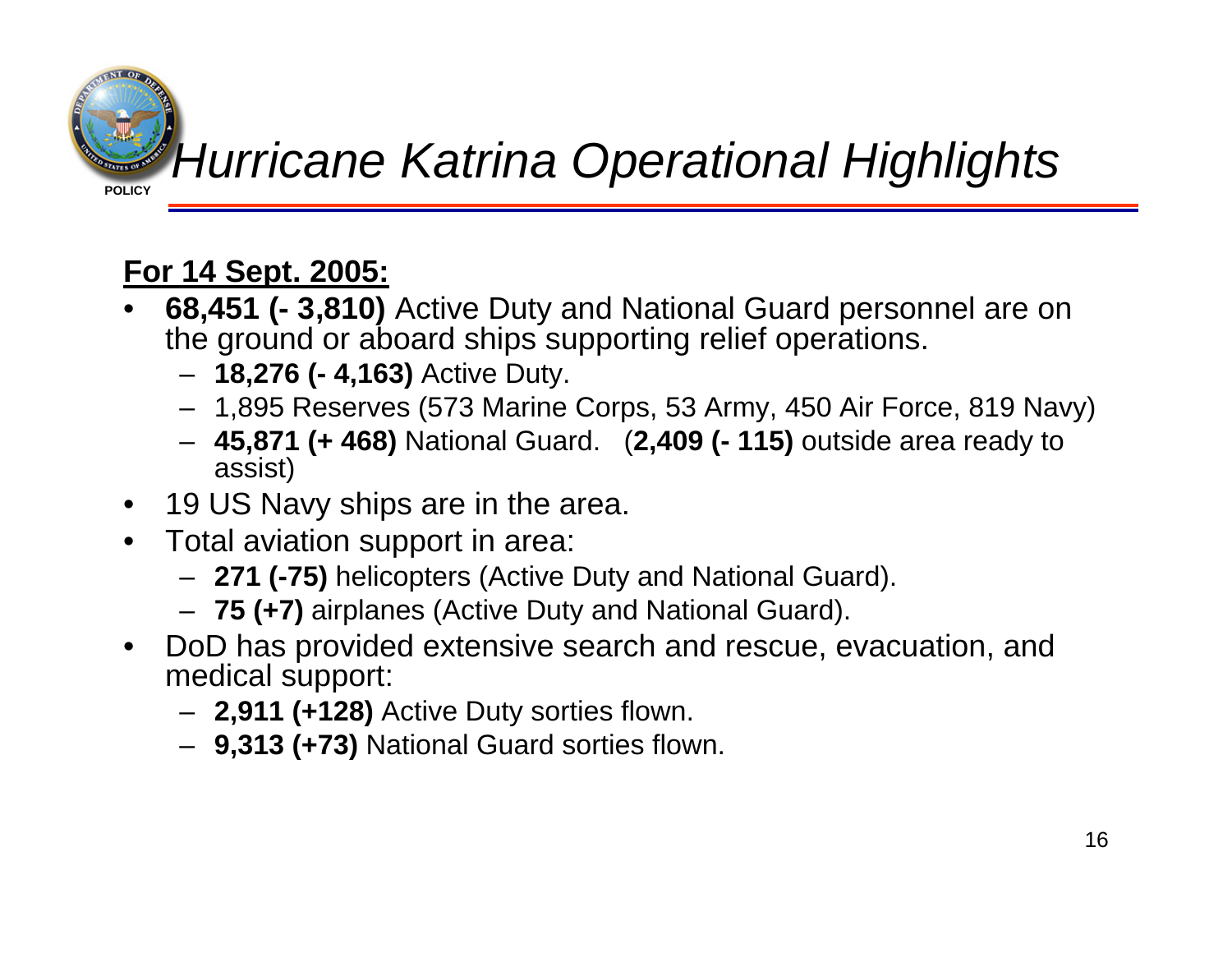

## **Command and Control**

- U.S. Northern Command Commander is Admiral Keating in Colorado Springs, Colorado.
- Joint Task Force Katrina East (Forward) is located at Camp Shelby, Mississippi – Lieutenant General Honore is on the USS IWO JIMA pier side in New Orleans, Louisiana.
- Joint Task Force Commander for the Louisiana National Guard is Major General Landreneau, at New Orleans.
- Joint Task Force Commander for the Mississippi National Guard is Major General Cross, at Stennis Space Center, Mississippi.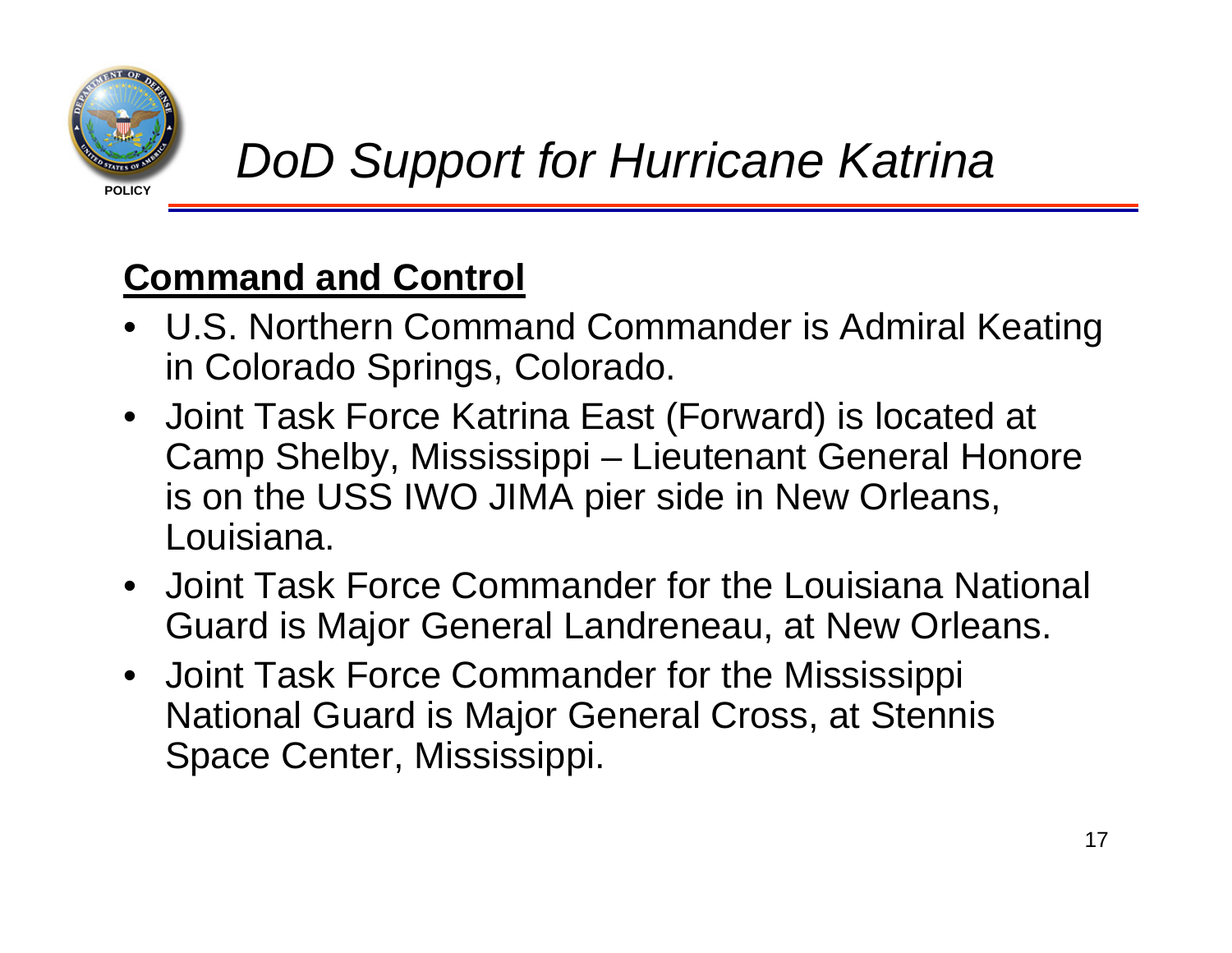

## *Snapshot of DoD Impact*

Search and Rescue/Evacuations

- •Approximately 80,000 people evacuated
- •Approximately 15,000 people rescued

Medical Aid

- •More than 2,500 patients transported by USAF aero medical flights
- • 5,800 patients treated by DoD personnel at the Louis Armstrong Airport – 700 in the first 24 hours of the operation.
- $\bullet$  2,037 DoD medical personnel provided aid to the affected population and relief workers.

**Engineering** 

- • More than 1,600 U.S. Army Corps of Engineers (USACE) actively engaged in the recovery efforts.
- • USACE assigned \$2.9 billion in missions, which include providing ice and water, temporary roofing and housing, power assessments, dewatering and breach repairs in New Orleans, and debris removal.

Logistical Support

- •USAF has moved over 23,000 passengers and over 10 tons of supplies
- • Seven DoD installations provided transportation staging areas for ice, water, food, and medical supplies.
- •Delivery of 21 million Meals Ready to Eat (MREs) ordered by FEMA.
- 18• Little Rock AFB, Arkansas, serving as the central collection point for supplies donated by foreign countries – 119 nations and 12 international organizations.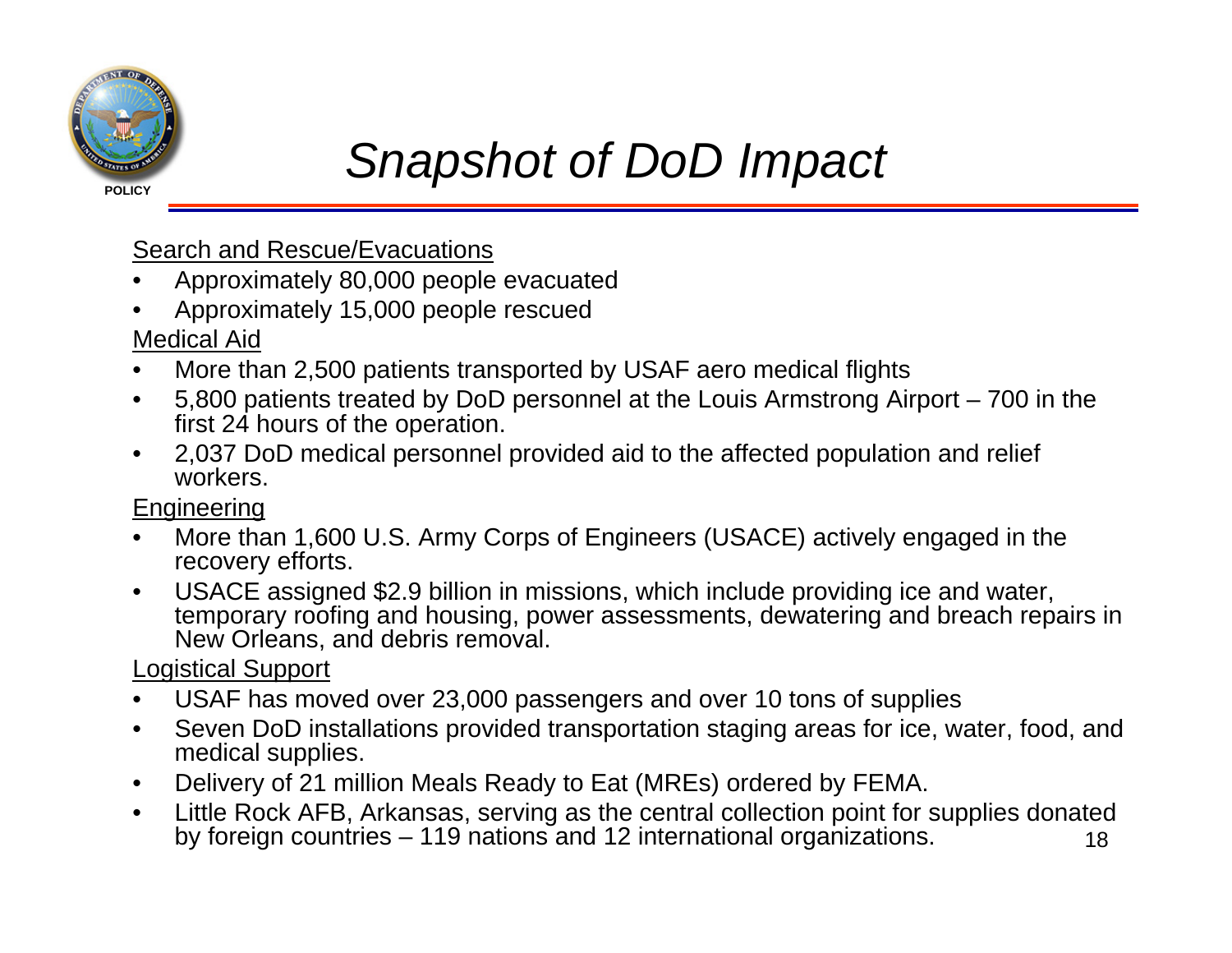

- Nation-state threats will continue:
	- "Traditional" ballistic and cruise missile threats
	- **Links of the Company** Rogue states employing asymmetric means
	- **Links of the Company** Potential emergence of a regional peer competitor
- Transnational threats will be the most pressing
	- Terrorists will seek to:
		- Attack Americans at home and abroad
		- Attack multiple targets simultaneously
		- Inflict mass casualties or cause mass panic